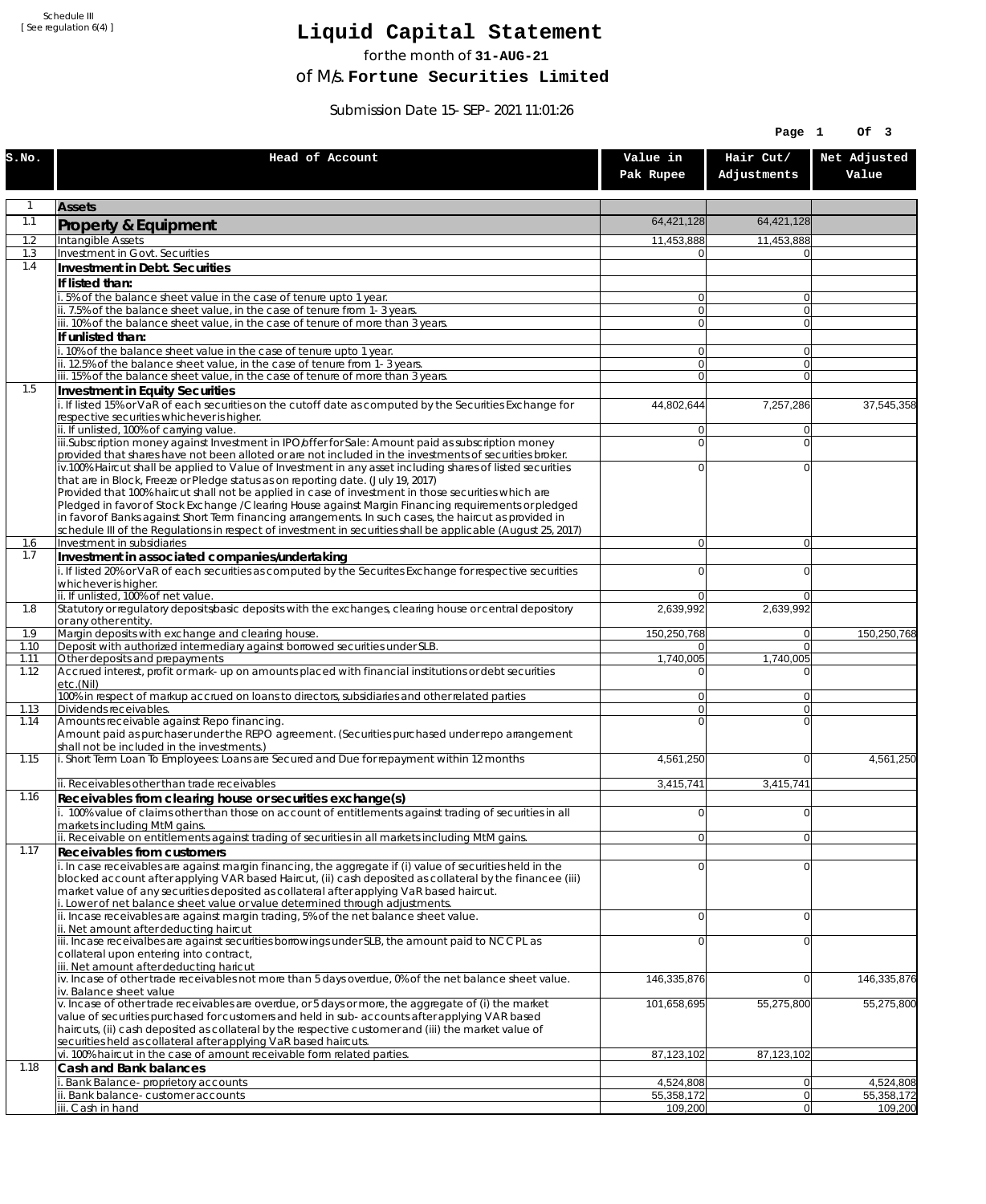Schedule III [ See regulation 6(4) ]

## **Liquid Capital Statement**

for the month of **31-AUG-21**

of M/s. **Fortune Securities Limited**

Submission Date 15-SEP-2021 11:01:26

|                |                                                                                                                                                                                                                                                                                                                                                                                                                                                                                                                                                                                                                                                                                                                                                          |                          | Page 2                   | OF <sub>3</sub>          |
|----------------|----------------------------------------------------------------------------------------------------------------------------------------------------------------------------------------------------------------------------------------------------------------------------------------------------------------------------------------------------------------------------------------------------------------------------------------------------------------------------------------------------------------------------------------------------------------------------------------------------------------------------------------------------------------------------------------------------------------------------------------------------------|--------------------------|--------------------------|--------------------------|
| S.NO.          | Head of Account                                                                                                                                                                                                                                                                                                                                                                                                                                                                                                                                                                                                                                                                                                                                          | Value in<br>Pak Rupee    | Hair Cut/<br>Adjustments | Net Adjusted<br>Value    |
| 1.19           | <b>Total Assets</b>                                                                                                                                                                                                                                                                                                                                                                                                                                                                                                                                                                                                                                                                                                                                      | 678,395,269              | 233,326,942              | 453,961,232              |
| $\overline{2}$ | Liabilities                                                                                                                                                                                                                                                                                                                                                                                                                                                                                                                                                                                                                                                                                                                                              |                          |                          |                          |
| 2.1            | Trade Payables                                                                                                                                                                                                                                                                                                                                                                                                                                                                                                                                                                                                                                                                                                                                           |                          |                          |                          |
|                | Payable to exchanges and clearing house                                                                                                                                                                                                                                                                                                                                                                                                                                                                                                                                                                                                                                                                                                                  | 111,801,030              | 0                        | 111,801,030              |
|                | ii. Payable against leveraged market products<br>iii. Payable to customers                                                                                                                                                                                                                                                                                                                                                                                                                                                                                                                                                                                                                                                                               | 0<br>155,164,701         | $\mathbf{0}$<br>0        | 155,164,701              |
| 2.2            | <b>Current Liabilities</b>                                                                                                                                                                                                                                                                                                                                                                                                                                                                                                                                                                                                                                                                                                                               |                          |                          |                          |
|                | Statutory and regulatory dues                                                                                                                                                                                                                                                                                                                                                                                                                                                                                                                                                                                                                                                                                                                            | 2,188,557                | 0                        | 2,188,557                |
|                | ii. Accruals and other payables<br>iii. Short-term borrowinas                                                                                                                                                                                                                                                                                                                                                                                                                                                                                                                                                                                                                                                                                            | 6,840,017<br>115,297,999 | $\mathbf{0}$<br>0        | 6,840,017<br>115,297,999 |
|                | iv. Current portion of subordinated loans                                                                                                                                                                                                                                                                                                                                                                                                                                                                                                                                                                                                                                                                                                                | 0                        | 0                        |                          |
|                | v. Current portion of long term liabilities                                                                                                                                                                                                                                                                                                                                                                                                                                                                                                                                                                                                                                                                                                              | 5,282,518                | $\mathbf{0}$             | 5,282,518                |
|                | vi. Deferred Liabilities<br>vii. Provision for bad debts                                                                                                                                                                                                                                                                                                                                                                                                                                                                                                                                                                                                                                                                                                 | 0<br>$\overline{0}$      | 0<br>$\mathbf{0}$        |                          |
|                | viii. Provision for taxation                                                                                                                                                                                                                                                                                                                                                                                                                                                                                                                                                                                                                                                                                                                             | $\Omega$                 | 0                        |                          |
|                | ix. Other liabilities as per accounting principles and included in the financial statements                                                                                                                                                                                                                                                                                                                                                                                                                                                                                                                                                                                                                                                              | 2,032,405                | $\overline{0}$           | 2,032,405                |
| 2.3            | Non-Current Liabilities                                                                                                                                                                                                                                                                                                                                                                                                                                                                                                                                                                                                                                                                                                                                  |                          |                          |                          |
|                | i. Long-Term financing<br>a. Long-Term financing obtained from financial instituion: Long term portion of financing obtained from<br>a financial institution including amount due against finance lease                                                                                                                                                                                                                                                                                                                                                                                                                                                                                                                                                  | 10,381,235               | 10,381,235               |                          |
|                | b. Other long-term financing<br>ii. Staff retirement benefits                                                                                                                                                                                                                                                                                                                                                                                                                                                                                                                                                                                                                                                                                            | 0 <br>$\overline{0}$     | $\mathbf{0}$<br>0        |                          |
|                | iii. Advance against shares for Increase in Capital of Securities broker: 100% haircut may be allowed in                                                                                                                                                                                                                                                                                                                                                                                                                                                                                                                                                                                                                                                 | $\Omega$                 | $\Omega$                 |                          |
|                | respect of advance against shares if:<br>a. The existing authorized share capital allows the proposed enhanced share capital<br>b. Boad of Directors of the company has approved the increase in capital<br>c. Relevant Regulatory approvals have been obtained<br>d. There is no unreasonable delay in issue of shares against advance and all regulatory requirements<br>relating to the increase in paid up capital have been completed.<br>e. Auditor is satisfied that such advance is against the increase of capital.                                                                                                                                                                                                                             |                          |                          |                          |
|                | iv. Other liabilities as per accounting principles and included in the financial statements                                                                                                                                                                                                                                                                                                                                                                                                                                                                                                                                                                                                                                                              | $\overline{0}$           | $\overline{0}$           |                          |
| 2.4            | <b>Subordinated Loans</b><br>. 100% of Subordinated loans which fulfill the conditions specified by SECP are allowed to be deducted:<br>The Schedule III provides that 100% haircut will be allowed against subordinated Loans which fulfill the<br>conditions specified by SECP. In this regard, following conditions are specified:<br>a. Loan agreement must be executed on stamp paper and must clearly reflect the amount to be repaid<br>after 12 months of reporting period<br>b. No haircut will be allowed against short term portion which is repayable within next 12 months.<br>c. In case of early repayment of loan, adjustment shall be made to the Liquid Capital and revised Liquid<br>Capital statement must be submitted to exchange. | 0                        | 0                        |                          |
|                | ii. Subordinated loans which do not fulfill the conditions specified by SECP                                                                                                                                                                                                                                                                                                                                                                                                                                                                                                                                                                                                                                                                             | 0                        | 0                        |                          |
| 2.5            | <b>Total Liabilites</b>                                                                                                                                                                                                                                                                                                                                                                                                                                                                                                                                                                                                                                                                                                                                  | 408,988,462              | 10,381,235               | 398,607,227              |
| 3              | Ranking Liabilities Relating to:                                                                                                                                                                                                                                                                                                                                                                                                                                                                                                                                                                                                                                                                                                                         |                          |                          |                          |
| 3.1            | Concentration in Margin Financing                                                                                                                                                                                                                                                                                                                                                                                                                                                                                                                                                                                                                                                                                                                        |                          |                          |                          |
|                | The amount calculated client-to- client basis by which any amount receivable from any of the                                                                                                                                                                                                                                                                                                                                                                                                                                                                                                                                                                                                                                                             | ΩI                       | $\Omega$                 |                          |
| 3.2            | financees exceed 10% of the aggregate of amounts receivable from total financees.                                                                                                                                                                                                                                                                                                                                                                                                                                                                                                                                                                                                                                                                        |                          |                          |                          |
|                | Concentration in securites lending and borrowing<br>The amount by which the aggregate of:                                                                                                                                                                                                                                                                                                                                                                                                                                                                                                                                                                                                                                                                | 0                        | 0                        |                          |
|                | (i) Amount deposited by the borrower with NCCPL<br>(Ii) Cash margins paid and<br>(iii) The market value of securities pledged as margins exceed the 110% of the market value of shares<br>borrowed                                                                                                                                                                                                                                                                                                                                                                                                                                                                                                                                                       |                          |                          |                          |
| 3.3            | Net underwriting Commitments                                                                                                                                                                                                                                                                                                                                                                                                                                                                                                                                                                                                                                                                                                                             |                          |                          |                          |
|                | (a) in the case of right issuse : if the market value of securites is less than or equal to the subscription<br>price; the aggregate of:<br>(i) the 50% of Haircut multiplied by the underwriting commitments and<br>(ii) the value by which the underwriting commitments exceeds the market price of the securities.<br>In the case of rights issuse where the market price of securities is greater than the subscription price, 5% of<br>the Haircut multiplied by the net underwriting                                                                                                                                                                                                                                                               | 0                        | 0                        |                          |
| 3.4            | (b) in any other case: 12.5% of the net underwriting commitments<br>Negative equity of subsidiary                                                                                                                                                                                                                                                                                                                                                                                                                                                                                                                                                                                                                                                        | 0                        | 0                        |                          |
|                | The amount by which the total assets of the subsidiary (excluding any amount due from the subsidiary)<br>exceed the total liabilities of the subsidiary                                                                                                                                                                                                                                                                                                                                                                                                                                                                                                                                                                                                  | $\overline{0}$           | 0                        |                          |
| 3.5            | Foreign exchange agreements and foreign currency positions                                                                                                                                                                                                                                                                                                                                                                                                                                                                                                                                                                                                                                                                                               |                          |                          |                          |
| 3.6            | 5% of the net position in foreign currency. Net position in foreign currency means the difference of total<br>assets denominated in foreign cuurency less total liabilities denominated in foreign currency<br>Amount Payable under REPO                                                                                                                                                                                                                                                                                                                                                                                                                                                                                                                 | 0<br>0                   | 0<br> 0                  |                          |
| 3.7            | Repo adjustment                                                                                                                                                                                                                                                                                                                                                                                                                                                                                                                                                                                                                                                                                                                                          |                          |                          |                          |
|                |                                                                                                                                                                                                                                                                                                                                                                                                                                                                                                                                                                                                                                                                                                                                                          |                          |                          |                          |